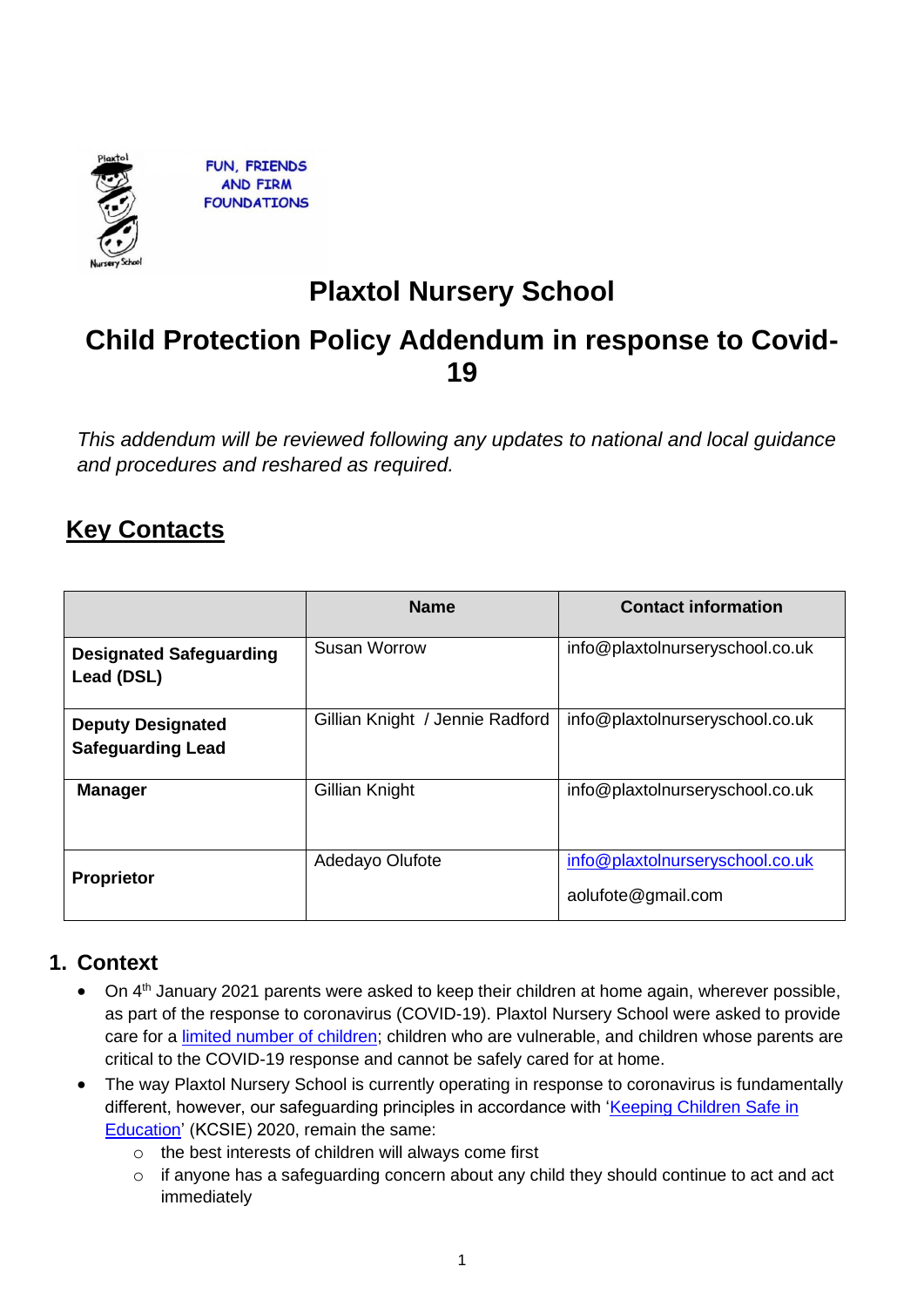- o a DSL or deputy DSL is available
- $\circ$  unsuitable people are not allowed to enter the children's workforce and/or gain access to children
- o children will continue to be protected when they are online
- This addendum of Plaxtol Nursery School Child Protection policy contains details of any amendments to our existing safeguarding arrangements and should be read alongside our current policies and procedures: nursery website or the nursery policies folder in nursery
- All staff and volunteers will be aware of the policy addendum and any revisions; the addendum will be made available: nursery website.
- The Plaxtol Nursery School will continue to keep up to date and act in accordance with the government guidance regarding education provision during the coronavirus outbreak: <https://www.gov.uk/coronavirus/education-and-childcare>

# **2. Designated Safeguarding Leads (DSLs)**

- A DSL (or deputy) will be present on-site. If this is not possible for any reason, a named DSL will be available to be contacted via phone or video call.
	- o Should this not be possible, Plaxtol Nursery School will share a DSL or deputy from another school, who will be available to be contacted via phone or video call. (Sue Worrow – 07843732555 and Gillian Knight – 07793961030)
- Where a trained DSL (or deputy) is not on site, in addition to the above, a member of the senior leadership team (,and Adedayo Olufote - 07846089467) will assume responsibility for coordinating safeguarding on site.
	- $\circ$  This will include updating safeguarding files and liaising with the offsite DSL (and deputies) and as required liaising with social workers where they require access to children in need and/or to carry out statutory assessments at the ,and Plaxtol Nursery School.
- All staff and volunteers on-site will have access to a trained DSL (or deputy) and know on any given day who that person is, and how they can speak to them.
	- $\circ$  Up to date details of the DSL/Deputy DSLs will be visible to staff and children.
- The DSL/Deputy DSL's will continue to engage with social workers and attend all multi-agency meetings remotely.

## **3. Vulnerable Children**

- Vulnerable children are those across all age groups who: (*Read more in the guidance on [vulnerable children and young people](https://www.gov.uk/government/publications/coronavirus-covid-19-guidance-on-vulnerable-children-and-young-people)*)
	- o are assessed as being in need under section 17 of the Children Act 1989, including children who have a child in need plan, a child protection plan or who are a looked-after child.
	- o have an education, health and care (EHC) plan and it is determined, following risk assessment, their needs can be as safely or more safely met in Plaxtol Nursery School.
	- $\circ$  have been assessed as otherwise vulnerable and could therefore benefit from continued attendance. *This might include children and young people on the edge of receiving support from children's social care services, adopted children, those at risk of becoming NEET ('not in employment, education or training'), those living in temporary accommodation, those who are young carers and others at the school/college and local authority's discretion.*

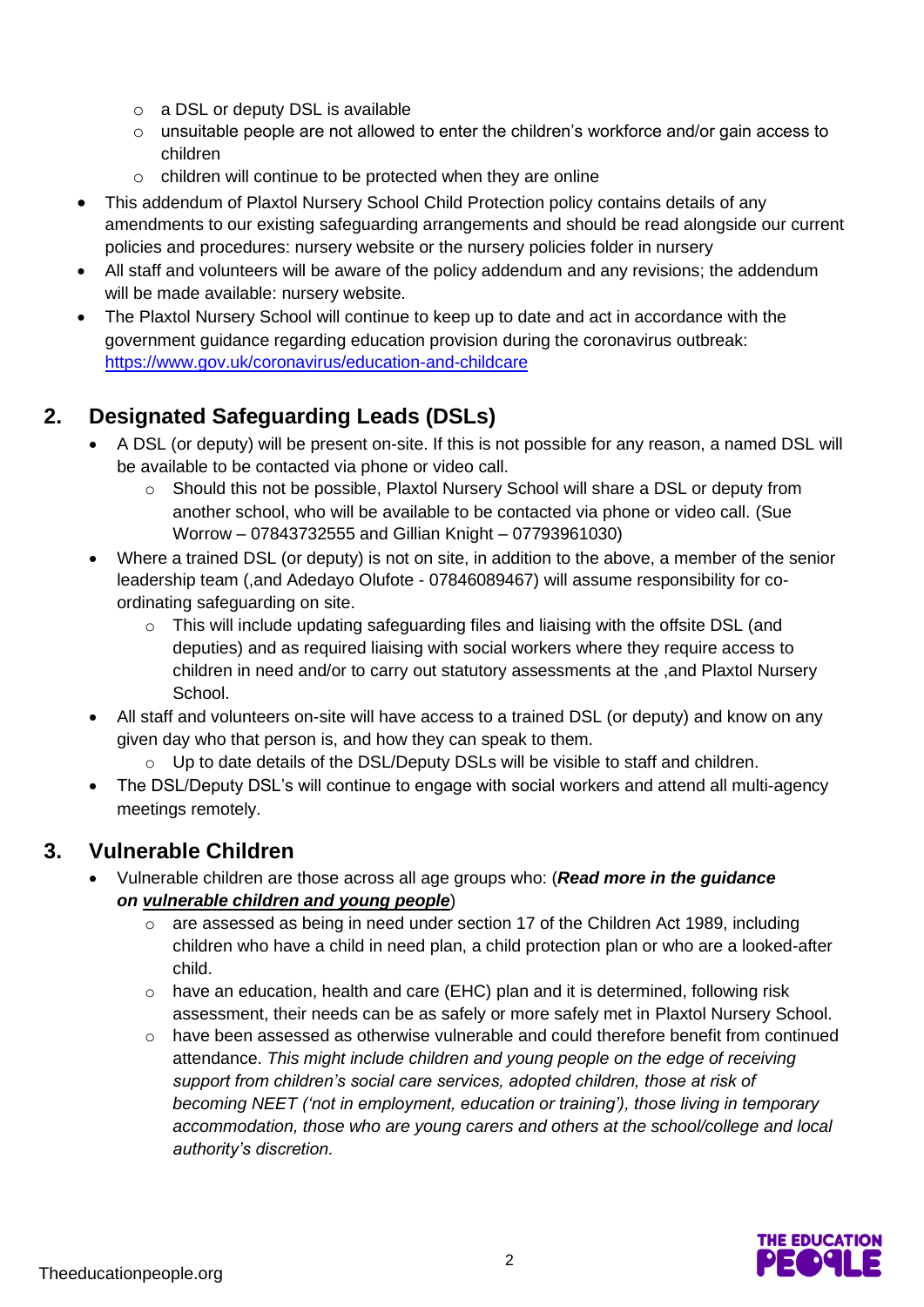- There is an expectation that children with a social worker will attend, unless in consultation with the child's social worker and family it is agreed they are at less risk at home or in their placement for example due to underlying health conditions.
- Where vulnerable children are not attending Plaxtol Nursery School, we will regularly keep in contact with them. *e.g. daily, weekly, fortnightly calls depending on the child's circumstance.*
- Plaxtol Nursery School recognises the importance of working in partnership with other professionals, such as social workers, early help workers and virtual school heads (VSH), involved with children and will continue to share relevant information, such as attendance and any welfare concerns, with them.
- Safeguarding concerns will be shared with the relevant professional as soon as possible.

### **4. Attendance**

- No one with symptoms should attend Plaxtol Nursery School for any reason.
- Vulnerable children's attendance is expected, where there are no shielding concerns for the child or their household, and/or following a risk assessment for children with an EHC plan.
- Plaxtol Nursery School will follow up with family/carers where children are supposed to be attending but do not.
- In all circumstances where vulnerable children do not take up their place, or attendance discontinues, Plaxtol Nursery School will notify their social worker or equivalent and will follow up with the family/carer.
- Plaxtol Nursery School will follow up with families/carers that have arranged a place for their child/children (namely critical workers or children that are considered vulnerable but not open to any agencies) and do not attend.
- Plaxtol Nursery School will ensure that regular contact is maintained with children (and their families) who are not attending. With support from the DSL, teaching and/or pastoral staff will maintain contact with children, where possible and appropriate.
	- $\circ$  Staff will make calls from the Plaxtol Nursery School site and/or via Plaxtol Nursery School phones and devices.
	- $\circ$  If a Plaxtol Nursery School phone is not available or accessible, phone calls will be made from withheld numbers so personal contact details are not visible.
	- $\circ$  Staff will record the date, time and attendance of calls to children and/or families.
- To ensure contact can be maintained, Plaxtol Nursery School will confirm emergency contact numbers are correct with parents/carers and ask for any additional emergency contact numbers where they are available.

# **5. Reporting Safeguarding Concerns**

- Where any concerns are raised about learners or staff, Plaxtol Nursery School will follow existing and updated local arrangements as set out by [Kent Safeguarding Children Multi-Agency](https://www.kscmp.org.uk/)  [Partnership](https://www.kscmp.org.uk/) (KSCMP) and as outlined in our existing child protection policy.
- All staff will continue to look out for any signs that indicate a child may be at risk, on and off site, including online.
	- o If a member of staff or volunteer has any safeguarding concerns about a child, this will be reported to the DSL as soon as possible.
	- o If the concern is urgent, the member of staff/volunteer will speak to a DSL in person or via phone/video call if they are not on site, immediately.
	- $\circ$  In the event a member of staff or volunteer cannot contact a DSL, this will not delay them taking immediate action to safeguard a child.
	- o Concerns will be recorded using existing safeguarding processes as outlined in our Child Protection Policy.

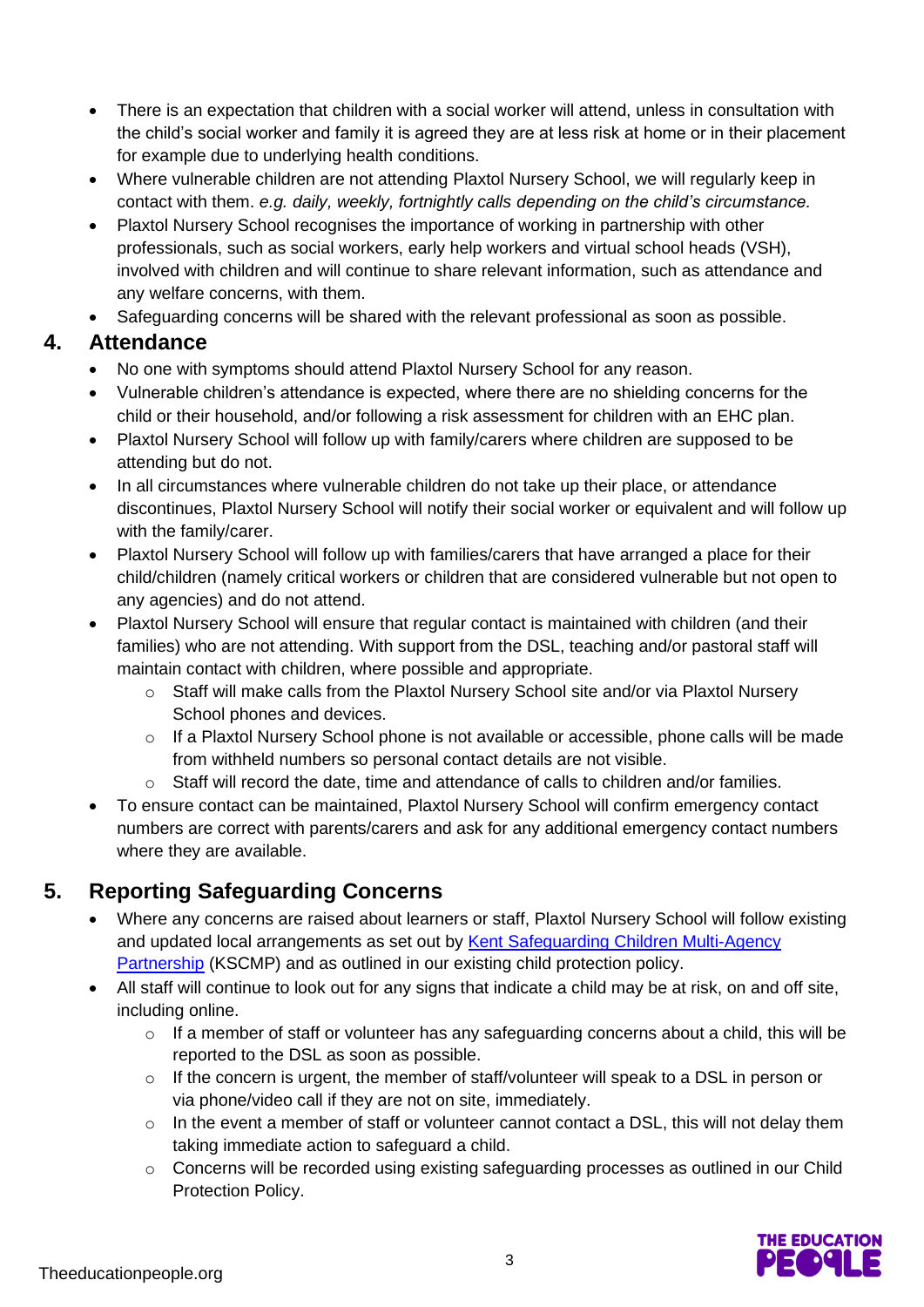- Prevent is a vital part of our work to safeguard children from radicalising influences; the school will continue to follow local processes where we have concerns during this challenging time. *The DfE has published information for schools and colleges regarding* **prevent management** [support](https://educateagainsthate.com/blog/posts/school-closures-ongoing-prevent-management-support/) *where learners are receiving Channel support.*
- Learners are encouraged to report safeguarding concerns to a member of staff or a trusted adult at home. Where this is not possible, additional support can be accessed (as appropriate to children's age/ability) online via:
	- Childline: [www.childline.org.uk](http://www.childline.org.uk/)
	- o UK Safer Internet Centre's 'Report Harmful Content': [https://reportharmfulcontent.com](https://reportharmfulcontent.com/)
		- National Crime Agency Child Exploitation and Online Protection Command (NCA-CEOP): [www.ceop.police.uk/safety-centre](https://www.ceop.police.uk/safety-centre/)
	- Parents/carers are encouraged to report concerns via existing systems as outlined in our Child Protection Policy.
	- Where staff are concerned about an adult working with learners, they should report the concern to the Gillian Knight- Manager.
		- $\circ$  If there are concerns about the behaviour of any member of staff or volunteer, the LADO service will be consulted with.
		- o Concerns around Gillian Knight- Manager should be directed to Adedayo Olufoteproprietor.

## **6. Movement of Children**

- If children are attending another setting, the Plaxtol Nursery School will continue to do whatever they reasonably can to provide the receiving institution with any relevant welfare and child protection information, especially if children are vulnerable.
	- $\circ$  For looked-after children, any change in setting will be led and managed by the virtual school head with responsibility for the child.
	- o The receiving institution will be made aware of the reason any child is vulnerable and any arrangements in place to support them. This will take place ideally before a child arrives or as soon as reasonably practicable.
	- o Any exchanges of safeguarding information will take place between DSLs (or a deputy) and SEND information will be shared by special educational needs co-ordinators/named individual with oversight of special educational needs (SEN) provision for children with EHC plans.
	- o If this is not possible, (Adedayo Olufote, proprietor), member of senior leadership, will take responsibility.
- The Plaxtol Nursery School will continue to have appropriate regard to data protection law but is aware this does not prevent the sharing of information for the purposes of keeping children safe.

### *Further advice about information sharing can be found at paragraphs 76 to 83 of [KCSIE](https://www.gov.uk/government/publications/keeping-children-safe-in-education--2)*.

# **7. Safer Working Practice, including Staff Training and Induction**

- All staff will follow our existing staff code of conduct/behaviour policy and any addendum updates with regards to safer working practice, both on and off site.
- Staff will continue to follow any updates to the Plaxtol Nursery School code of conduct/behaviour policy which have been made to reflect current Covid-19 measures.
- DSLs will continue to access appropriate training (including remotely) and other additional resources to ensure they are up to date with local and national guidance.
- All existing staff have read KCSIE 2020 Part 1 and accessed safeguarding training.

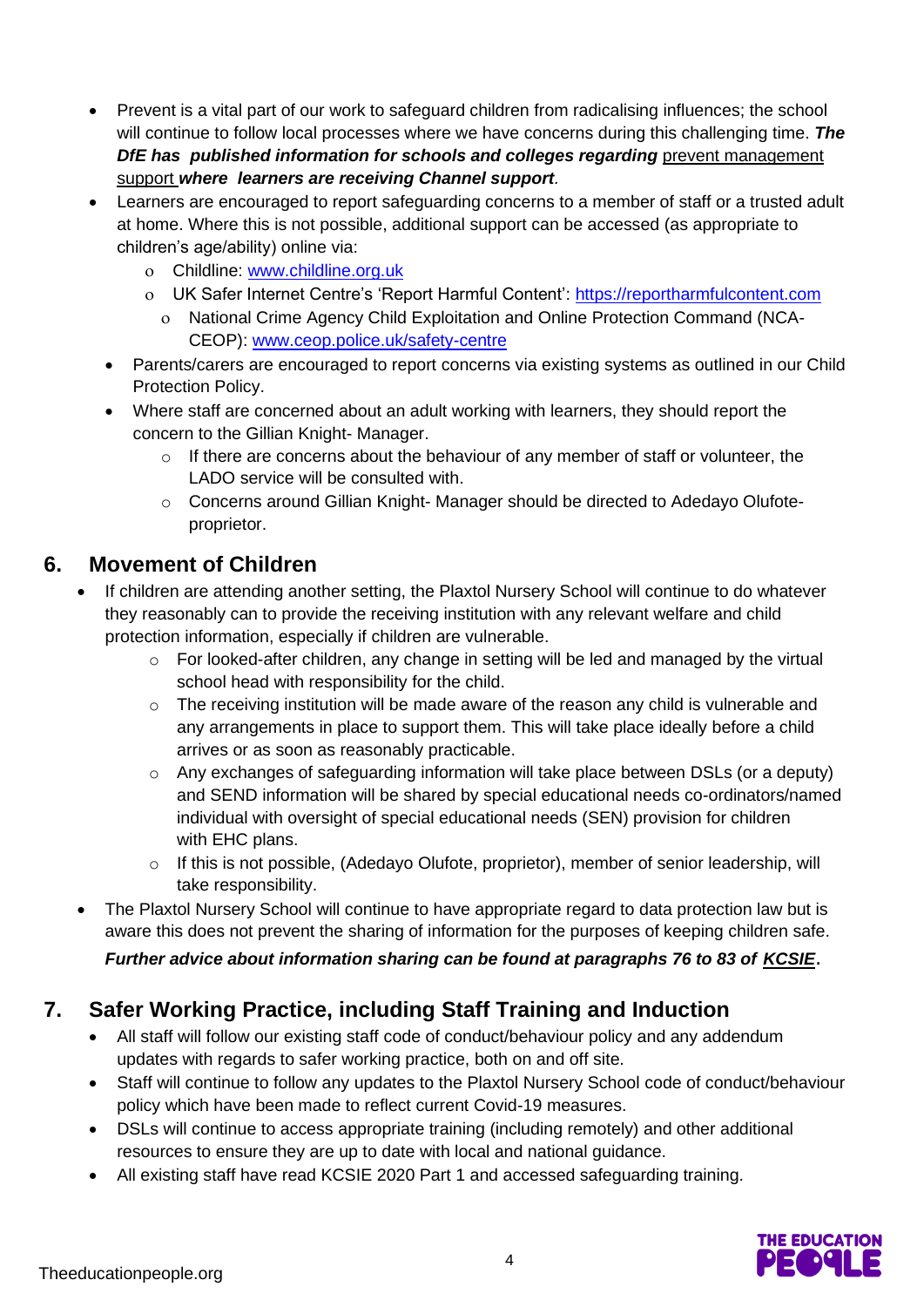- o Staff will be made aware if any processes have changed with the sharing of this addendum and the DSL will communicate any changes to local processes directly.
- All new staff and volunteers will have an induction provided via the DSL and will be provided with a copy of our Child Protection Policy and this Covid-19 Addendum.
- Staff may move between settings on a temporary basis; consideration will be given by the receiving Plaxtol Nursery School DSL as to what induction they need on a case by case basis, dependent on existing skills and knowledge. Transferring staff will always be given a copy of the receiving setting's child protection policy, confirmation of local processes and confirmation of DSL arrangements.

## **8. Safer Recruitment, Volunteers and Movement of Staff**

- It remains essential that people who are unsuitable are not allowed to enter the children's workforce or gain access to children.
- If Plaxtol Nursery School recruit new staff during this period, we will continue to follow the relevant safer recruitment practices including those identified within KCSIE 2020.
- If volunteers are recruited Plaxtol Nursery School will continue to follow the guidance in accordance with KCSIE 2020 and with a mind to updates to the [Safer Working Practice](https://www.saferrecruitmentconsortium.org/GSWP%20COVID%20addendum%20April%202020%20final.pdf)  [Guidance](https://www.saferrecruitmentconsortium.org/GSWP%20COVID%20addendum%20April%202020%20final.pdf) produced as a response to Covid-19.
	- o Volunteers who have not had the relevant checks will not be left unsupervised with a child.
- If staff from other settings volunteer or begin working at Plaxtol Nursery School we will ensure they have a relevant DBS check following DfE guidance at this time. Plaxtol Nursery School will risk assess staff from other settings, as we would for a volunteer.
- If staff are deployed from another education or children's workforce setting to our Plaxtol Nursery School, we will accept portability if the current employer confirms in writing that:
	- $\circ$  the individual has been subject to an enhanced DBS and children's barred list check
	- $\circ$  there are no known concerns about the individual's suitability to work with children
	- o there is no ongoing disciplinary investigation relating to that individual
- A new DBS check for returning staff who have continued to be employed but have not been working in regulated activity is not required, however, if for any reason the Plaxtol Nursery School have concerns about an individual, we may obtain a new check.
- In response to COVID-19, the Disclosure and Barring Service (DBS) has made changes to its guidance on [standard and enhanced DBS ID](https://www.gov.uk/government/news/covid-19-changes-to-dbs-id-checking-guidelines) checking to minimise the need for face-to-face contact. The Home Office and Immigration Enforcement have also temporarily adjusted the [Right to work checks](https://www.gov.uk/guidance/coronavirus-covid-19-right-to-work-checks) due to coronavirus (COVID-19).
	- o Plaxtol Nursery School will continue to refer to the DBS anyone who has harmed or poses a risk of harm to a child in accordance with KCSIE 2020.
- Plaxtol Nursery School will continue to consider and make referrals to the Teaching Regulation Agency (TRA) where appropriate. During Covid-19 measures, all referrals will be made by emailing [Misconduct.teacher@education.gov.uk.](mailto:Misconduct.teacher@education.gov.uk)
- Plaxtol Nursery School will continue to update the single central record in line with KCSIE.

# **Supporting Wellbeing**

• Plaxtol Nursery School recognises that staff, parents/carers and learners may experience some degree of emotional wellbeing or anxiety challenges during this time. Many children consider Plaxtol Nursery School safe place and the current situation may impact on learners', staff and parent/carers mental health. *The DfE guidance on [mental health and behaviour](https://www.gov.uk/government/publications/mental-health-and-behaviour-in-schools--2) in* 

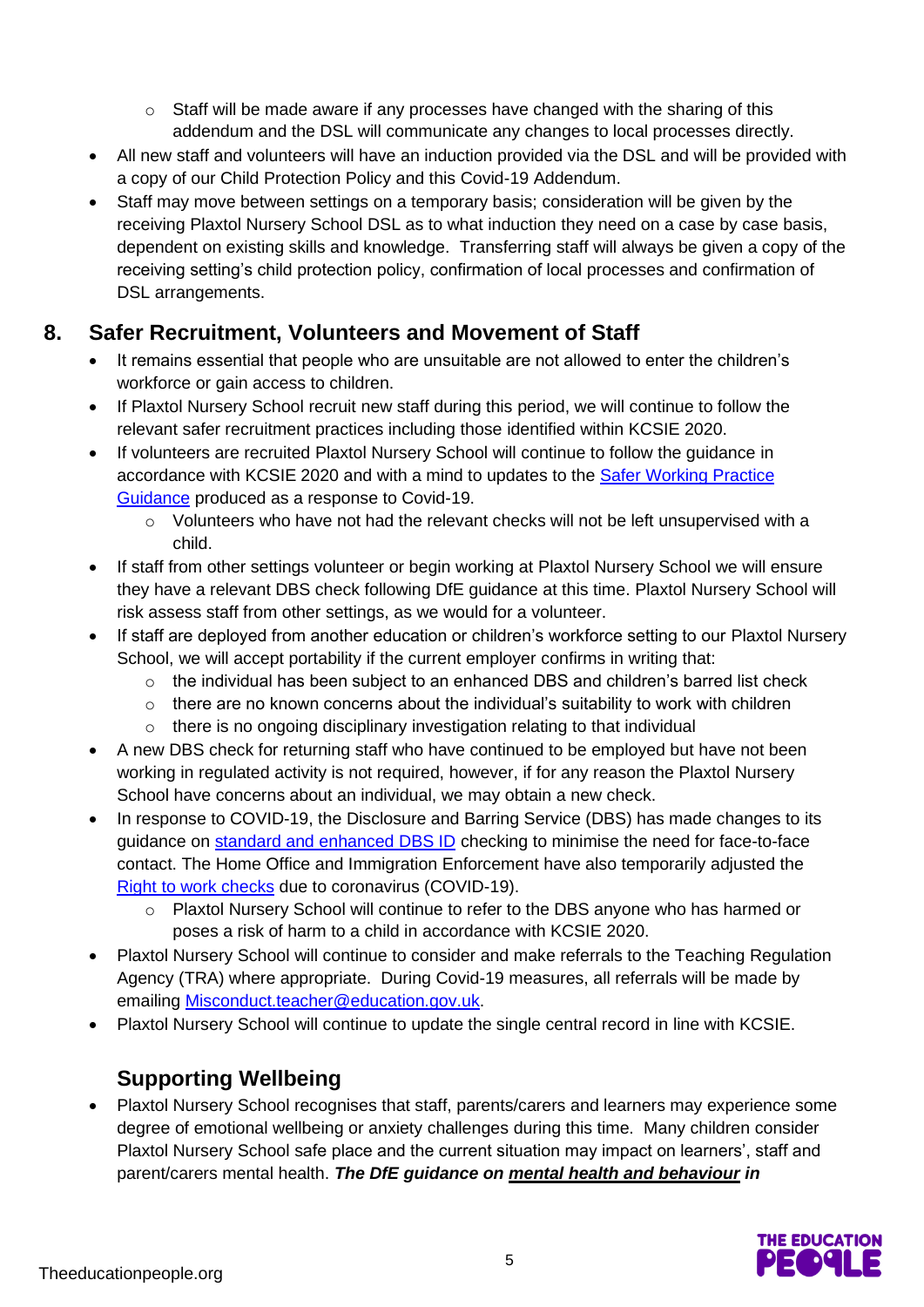#### *schools may help schools/colleges identify children who might need additional support, and to put this support in place.*

- Plaxtol Nursery School will ensure that all children are supported. Staff will address the wellbeing of learners through a range of age/ability appropriate approaches and pastoral support will be provided as appropriate and as required.
- Plaxtol Nursery School is conscious of the wellbeing of all staff and the need to implement flexible working practices in a way that supports staff and promotes good work-life balance. Senior leaders and the DSL (or deputy) are available to provide support to staff as required.
- Teachers will be aware of the impact the current circumstances can have on the mental health of learners and their families who are working from home, including when setting expectations for children's' work.
- Plaxtol Nursery School will signpost staff, learners and parents/carers, on or off site, to a range of appropriate sources of support, internally and externally.

## **9. Supporting Children in School**

- Plaxtol Nursery School is committed to ensuring the safety and wellbeing of all its learners.
- Plaxtol Nursery School will be a safe space for all children to attend and flourish. A senior member of staff will ensure that there are appropriate staff on site and that staff to learner ratios have been considered to maximise the safety of children.
- Plaxtol Nursery School will follow the current government guidance in relation to social distancing and all matters relating to public health from the respective websites and outlets.
- Plaxtol Nursery School will ensure that all children who are either categorised as vulnerable or children of critical workers and are in attendance are appropriately supported.
- Plaxtol Nursery School will continue to record any support provided to children in relation to safeguarding issues on their respective safeguarding recording system.

### **11.1 Peer on Peer Abuse**

- Plaxtol Nursery School continues to recognise and respond to cases of Peer on Peer abuse by considering each incident on a case by case basis and basing any intervention on usual processes outlined within KCSIE 2020.
- Plaxtol Nursery School recognises that the current circumstances and the changeable nature of current Government guidance may mean that the Plaxtol Nursery School may need to adapt elements of the process in some cases to ensure that they are able to respond in line with Government advice when required.
- The DSL will continue to consult as appropriate with multi-agency professionals to ensure that children's safety and wellbeing is not compromised when incidents of peer on peer abuse are brought to their attention.

### **11.2 Online Safety**

- Plaxtol Nursery School expectations with regards online behaviour and education when using Plaxtol Nursery School provided devices or internet access on site will continue to be implemented in line with existing polices.
- Any concerns regarding online behaviour or use will be responded to in line with existing Plaxtol Nursery School policies.
- Plaxtol Nursery School will continue to provide a safe online learning environment where learners use Plaxtol Nursery School provided devices on site; appropriate filtering and monitoring will continue to be implemented as outlined in the Plaxtol Nursery School child protection policy.

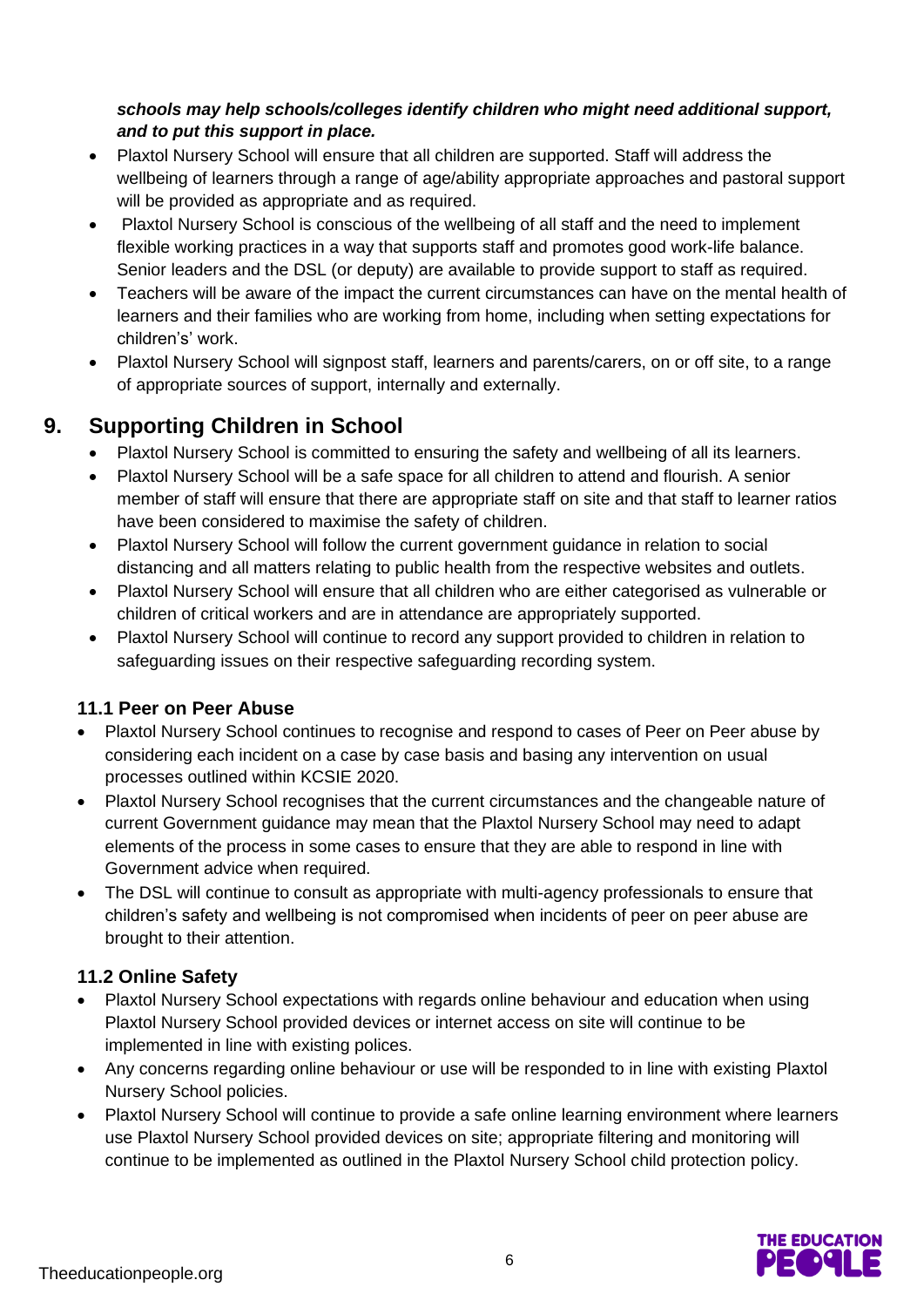- $\circ$  Learners internet use will be supervised by staff according to their age and ability and learners will be directed to use appropriate online resources and tools.
- $\circ$  Use of staff and learner personal devices, including mobile phones, will be managed in line with our existing mobile technology policy.

# **10. Supporting Children Not in School**

- Plaxtol Nursery School will continue to ensure the safety and wellbeing of all children and young people that remain on the Plaxtol Nursery School roll
- All staff will continue to identify those vulnerable children that would benefit from Early Help as identified in KCSIE 2020; DSLs will ensure they have access to appropriate pastoral support and will consider whether they would benefit from external support.
- There will be clear plans around how best to communicate with learners who are identified as vulnerable, as well as those about whom DSLs have concerns about who do not receive a statutory service. This could include telephone contact and/or doorstep visits at the discretion of the DSL.
- Plaxtol Nursery School and the DSL will work closely with all relevant agencies and professionals regarding safeguarding a child not on site. Any plans will be reviewed regularly and if concerns become significant, the DSL will make requests for support if considered appropriate.
- Plaxtol Nursery School recognises that this is a difficult time for children and young people who consider Plaxtol Nursery School as a safe place and the current situation may impact on learners', staff and parent/carers mental health.
- Guidance for parents/carers is available from the DfE regarding ['Supporting your children's](https://www.gov.uk/guidance/supporting-your-childrens-education-during-coronavirus-covid-19)  [education during coronavirus \(COVID-19\).](https://www.gov.uk/guidance/supporting-your-childrens-education-during-coronavirus-covid-19)
- The Plaxtol Nursery School will utilise its website and social media presence to ensure that appropriate safeguarding messages are shared with children and their families. This will include links to appropriate services and resources that are aimed at supporting them throughout this period.

### **12.1 Online Safety Away from** Plaxtol Nursery School

- Plaxtol Nursery School will ensure any remote sharing of information, communication and use of online learning tools and systems will be in line with privacy and data protection requirements.
- All communication with learners and parents/carers will take place:
	- o within school hours as much as possible.
	- o with staff using Plaxtol Nursery School devices over personal devices wherever possible and in line with our existing Acceptable Use Policy (AUP). Where this is not possible, staff will speak with SLT.
	- o using Plaxtol Nursery School provided or SLT approved communication channels; for example, Plaxtol Nursery School provided email accounts and phone numbers
- Parents/carers will be made aware of what their children are being asked to do online, including the sites they will be asked to access. Plaxtol Nursery School will be clear who from the nursery their child is going to be interacting with online.
- Where parents/carers opt to supplement the nursery remote learning offer, we emphasise the importance of securing online support from a reputable organisation and/or individuals who can provide evidence that they are safe and can be trusted to have access to children.
- Parents/carers will be encouraged to ensure children are appropriately supervised online and that appropriate parent controls are implemented at home.

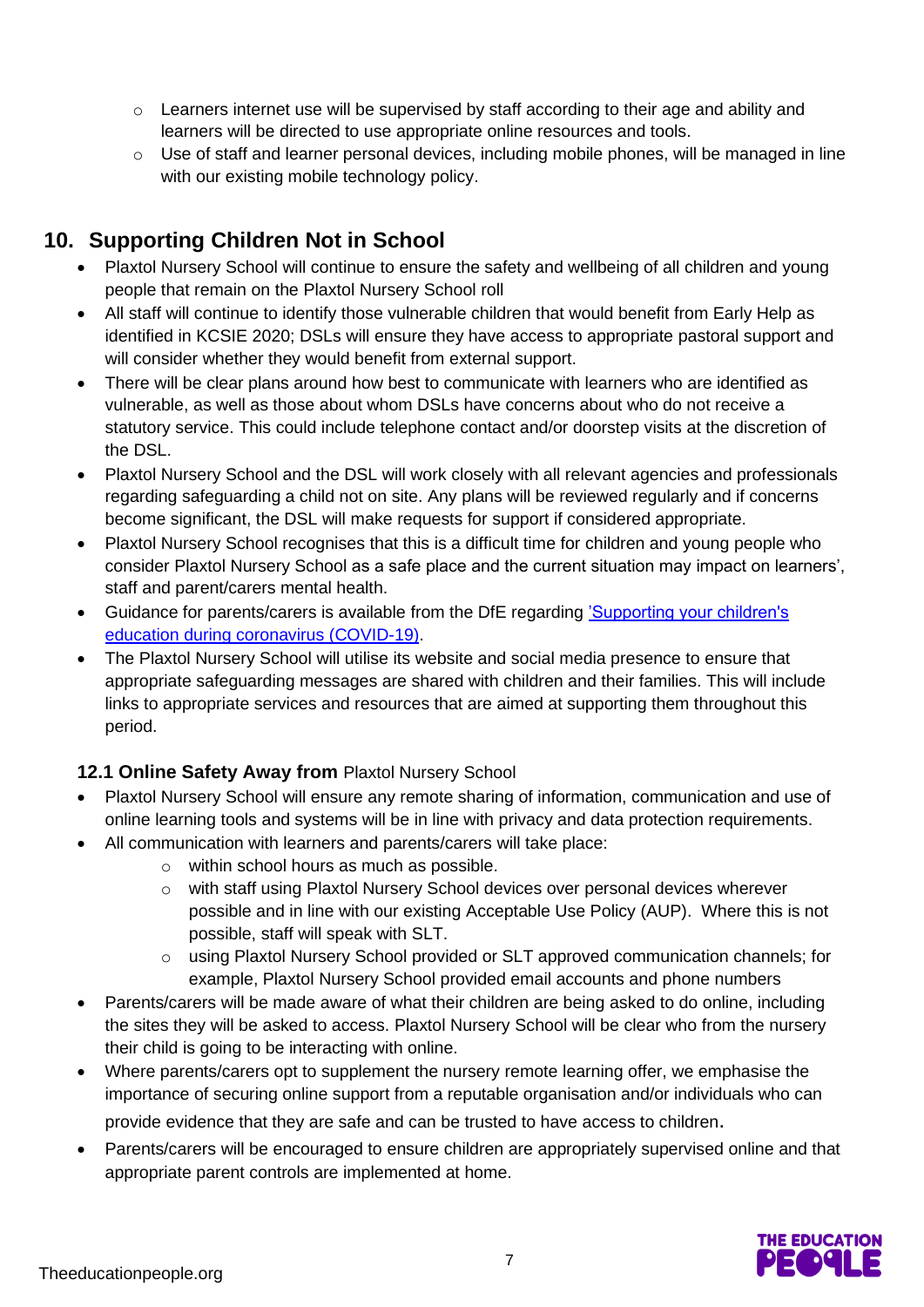- Staff and learners will engage with remote learning in line with the existing behaviour principles as set out in our nursery behaviour policy/code of conduct and Acceptable Use Policies.
- When delivering remote learning, staff will follow our Remote Learning Acceptable Use Policy (AUP)
- When delivering remote learning, staff will:
	- $\circ$  only use online tools that have been evaluated and agreed by leadership.
	- ensure remote learning activities are planned in accordance with our curriculum policies, taking learner needs and technology access into account.
	- record the length, time, date and attendance of any online lessons/contact held or made.
	- revisit relevant policies such as our acceptable use of technology policy with learners as necessary.
- Where remote learning is taking place 'live' for example using webcams or chat facilities, staff and learners will ensure a safe and professional environment is maintained in line with our Remote Learning Acceptable Use Policy (AUP).

*More guidance for SLT regarding remote learning is available:*

- *DfE:* 
	- o *[Safeguarding and remote education during coronavirus \(COVID-19\)](https://www.gov.uk/guidance/safeguarding-and-remote-education-during-coronavirus-covid-19)*
	- o *[Case studies](https://www.gov.uk/government/collections/case-studies-remote-education-practice-for-schools-during-coronavirus-covid-19)*
- *TEP:* 
	- o *[Remote Learning Guidance for SLT](https://www.theeducationpeople.org/blog/safer-remote-learning-during-covid-19-information-for-school-leaders-and-dsls/)*
	- o *[Remote Learning/Communication AUP](https://www.theeducationpeople.org/blog/covid-19-acceptable-use-policy-for-remote-learning-and-online-communication/)*
	- o *[Online Safeguarding Resources for Educational Settings and Parents](https://www.theeducationpeople.org/blog/covid-19-online-safeguarding-resources-for-educational-settings-and-parents/)*

## • **Additional Support and Links**

As well as through existing nursery mechanisms, learners, staff and parents/carers can access age appropriate and practical support and advice via a range of national and local services:

- Childline: [www.childline.org.uk](https://www.childline.org.uk/)
- Kent Resilience Hub: [https://kentresiliencehub.org.uk](https://kentresiliencehub.org.uk/)
- NSPCC: [https://learning.nspcc.org.uk/safeguarding-child-protection/how-to-have-difficult](https://learning.nspcc.org.uk/safeguarding-child-protection/how-to-have-difficult-conversations-with-children/)[conversations-with-children/](https://learning.nspcc.org.uk/safeguarding-child-protection/how-to-have-difficult-conversations-with-children/)

#### **Specific Links relating to Coronavirus for Learners and Parents/Carers**

- DfE: [COVID-19: guidance on supporting children and young people's mental health and](https://www.gov.uk/government/publications/covid-19-guidance-on-supporting-children-and-young-peoples-mental-health-and-wellbeing?)  [wellbeing](https://www.gov.uk/government/publications/covid-19-guidance-on-supporting-children-and-young-peoples-mental-health-and-wellbeing?)
- Kent County Council: [www.kent.gov.uk/social-care-and-health/health/coronavirus](http://www.kent.gov.uk/social-care-and-health/health/coronavirus)
- Childline: [www.childline.org.uk/info-advice/your-feelings/anxiety-stress-panic/worries-about-the](http://www.childline.org.uk/info-advice/your-feelings/anxiety-stress-panic/worries-about-the-world/coronavirus/)[world/coronavirus/](http://www.childline.org.uk/info-advice/your-feelings/anxiety-stress-panic/worries-about-the-world/coronavirus/)
- Mind: [www.mind.org.uk/information-support/coronavirus/coronavirus-and-your-wellbeing/](http://www.mind.org.uk/information-support/coronavirus/coronavirus-and-your-wellbeing/)
- Young Minds:<https://youngminds.org.uk/blog/talking-to-your-child-about-coronavirus/>
- Kent Children's University: Home Resources Learning Packs: [www.theeducationpeople.org/blog/kent-childrens-university-home-learning-resources-pack-is](http://www.theeducationpeople.org/blog/kent-childrens-university-home-learning-resources-pack-is-live/)[live/](http://www.theeducationpeople.org/blog/kent-childrens-university-home-learning-resources-pack-is-live/)
- Children's Commissioner:
	- Children's guide to coronavirus: [www.childrenscommissioner.gov.uk/publication/childrens-guide-to-coronavirus/](http://www.childrenscommissioner.gov.uk/publication/childrens-guide-to-coronavirus/)